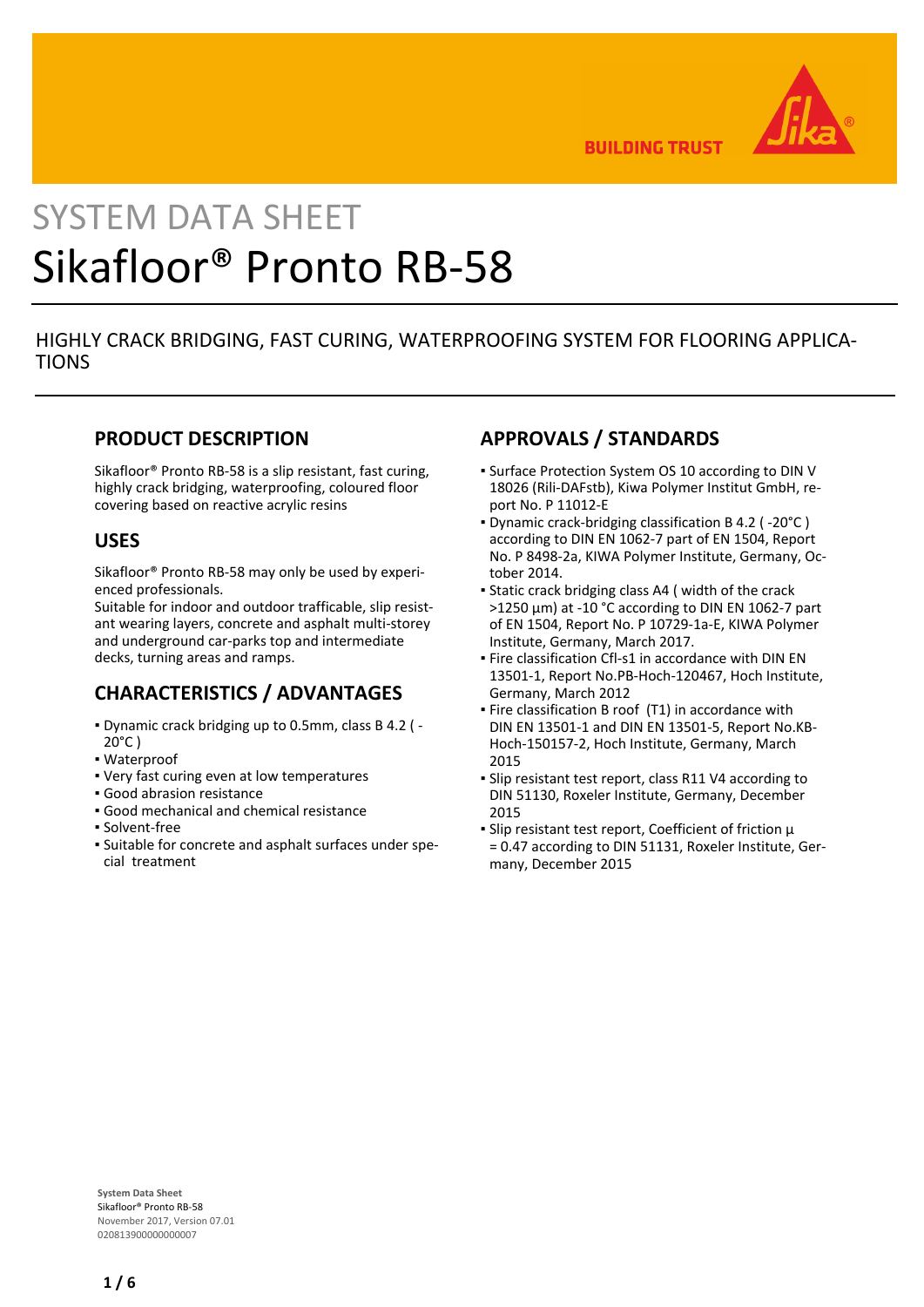## **SYSTEM INFORMATION**

**System Structure**



#### **Sikafloor® Pronto RB-58 system (~ 4–6 mm) / Application on horizontal surfaces**

| 1. Primer                          | Sikafloor®-10/11 Pronto                     |
|------------------------------------|---------------------------------------------|
| 2. Base coat-encapsulation layer & | Sikafloor®-32 Pronto & Sika Ree-            |
| Fleece                             | mat Premium (weight ~225gr/m <sup>2</sup> ) |
| 3. Wearing coat & broadcasting in  | Sikafloor®-32 Pronto (filled 1:2            |
| excess                             | with Sikafloor®-Pronto Filler) &            |
|                                    | quartz sand or coloured quartz              |
|                                    | sand (0.6-1.2mm)                            |
| 4. Top coat                        | Sikafloor®-18 Pronto                        |
|                                    |                                             |



#### **Sikafloor® Pronto RB-58 system (~ 4–6 mm) / Application on surfaces with inclination**

| 1. Primer                             | Sikafloor®-10/11 Pronto                          |
|---------------------------------------|--------------------------------------------------|
| 2. Base coat-encapsulation layer &    | Sikafloor®-32 Pronto & Sika Reemat               |
| Fleece                                | Premium (weight $\approx$ 225gr/m <sup>2</sup> ) |
|                                       | Sikafloor®-32 Pronto (filled 1:2 with            |
| 3. First wearing coat & slight broad- | Sikafloor®-Pronto Filler) & quartz               |
| casting                               | sand or coloured quartz sand                     |
|                                       | $(0.6 - 1.2$ mm $)$                              |
|                                       | Sikafloor®-32 Pronto (filled 1:2 with            |
| 4. Second wearing coat & broad-       | Sikafloor <sup>®</sup> -Pronto Filler) & quartz  |
| casting in excess                     | sand or coloured quartz sand                     |
|                                       | $(0.6 - 1.2$ mm $)$                              |
| 5. Top coat                           | Sikafloor®-18 Pronto                             |
|                                       |                                                  |
| Reactive acrylic resins               |                                                  |

# **Chemical base**

Appearance Slip resistant semi-gloss finish

**System Data Sheet** Sikafloor® Pronto RB-58 November 2017, Version 07.01 020813900000000007



**BUILDING TRUST**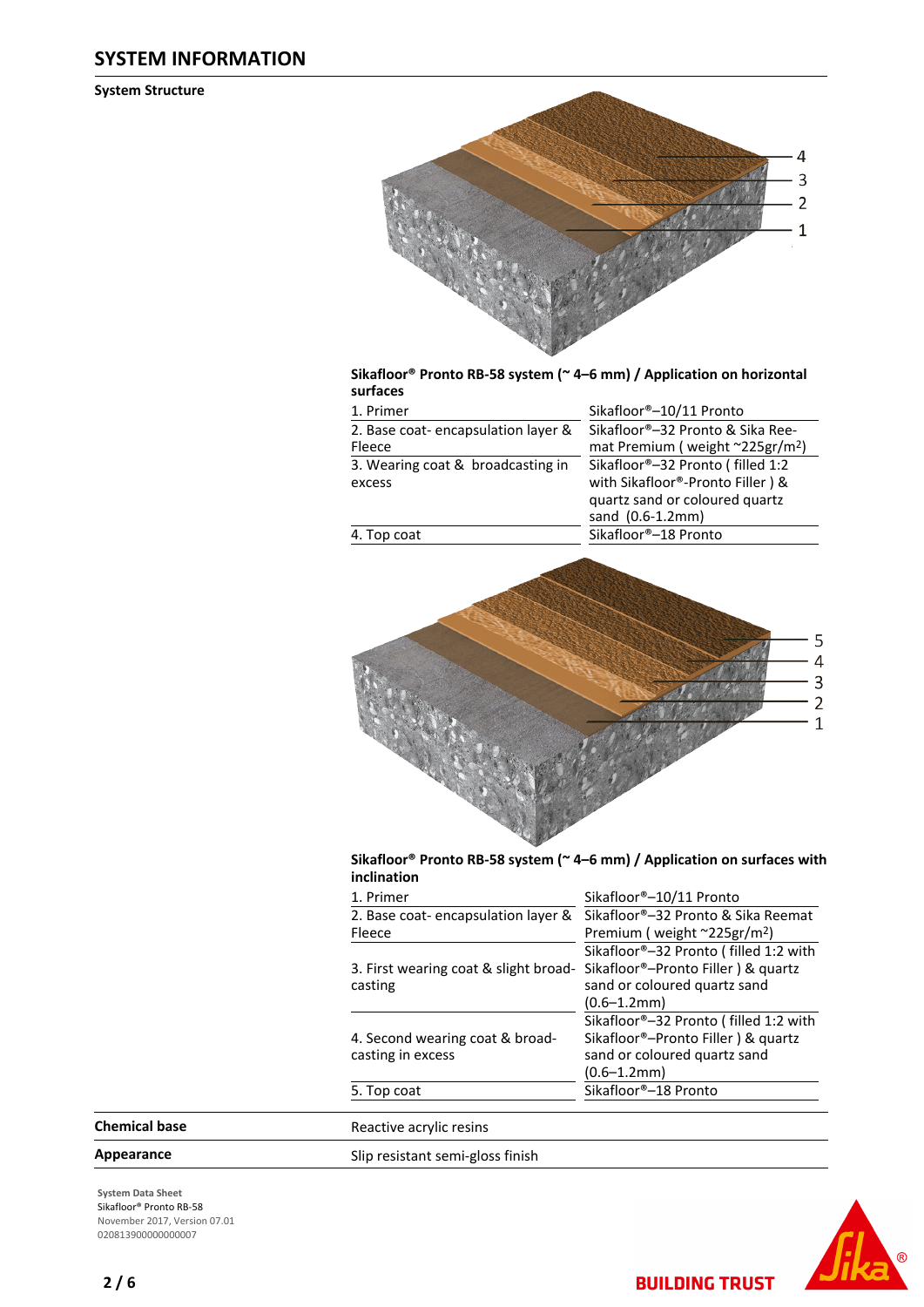**Colour** Colour According to the Sikafloor®-18 Pronto available colour shades RAL 7030, RAL 5010, RAL 5015.

**Nominal Thickness** ~4-6mm

# **TECHNICAL INFORMATION**

| <b>Abrasion Resistance</b>          | ~640 mg (H22 / 1000/1000) (7 days / +23 °C) |                                                                                   |                                     |  | (EN ISO 5470-1) |
|-------------------------------------|---------------------------------------------|-----------------------------------------------------------------------------------|-------------------------------------|--|-----------------|
| <b>Crack Bridging Ability</b>       | Dynamic crack bridging<br>up to 0.5mm       | Class B 4.2 ( $-20$ °C)                                                           | (DIN EN 1062-7)                     |  |                 |
|                                     | Static crack bridging ><br>$1250 \mu m$     | Class A 4 ( $-10$ °C)                                                             |                                     |  |                 |
| <b>External Fire Performance</b>    | B roof T1                                   |                                                                                   | (DIN EN 13501-1 and DIN EN 13501-5) |  |                 |
| <b>Reaction to Fire</b>             | $Cfl-S1$                                    |                                                                                   | (DIN EN 13501-1)                    |  |                 |
| <b>Chemical Resistance</b>          |                                             | Please refer to the chemical resistance table of sikafloor <sup>®</sup> 18 Pronto |                                     |  |                 |
| <b>Permeability to Water Vapour</b> | $Sd = 191m$ , Class III                     |                                                                                   | (EN 1062-1)                         |  |                 |
| <b>Coefficient of Friction</b>      | $\mu = 0.47$                                |                                                                                   | (DIN 51131)                         |  |                 |
| Skid / Slip Resistance              | R <sub>11</sub> V <sub>4</sub>              |                                                                                   | (DIN 51130)                         |  |                 |

**System Data Sheet** Sikafloor® Pronto RB-58 November 2017, Version 07.01 0208139000000000007

 $\circledR$ 

Jik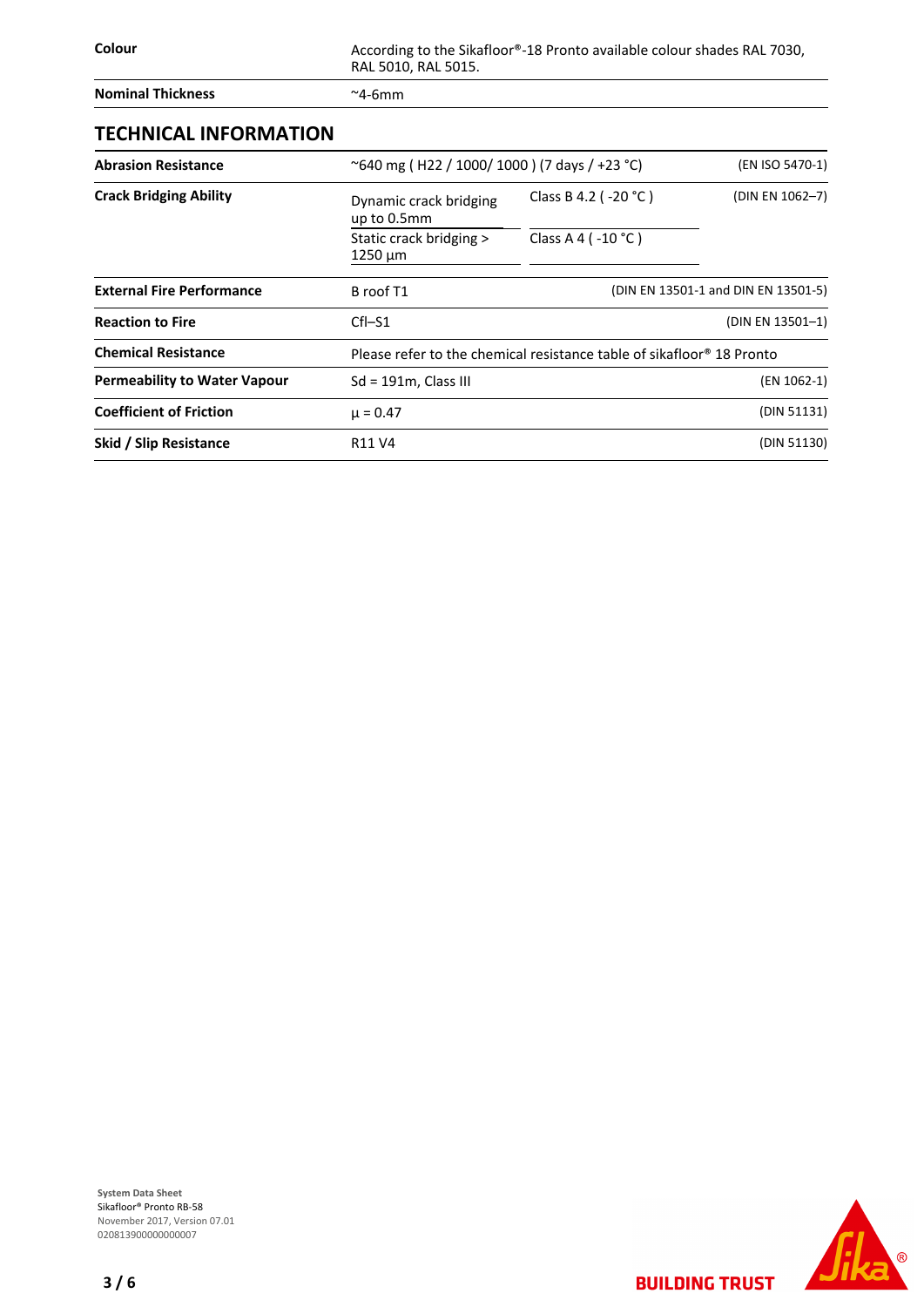#### **Consumption Sikafloor® Pronto RB-58 system (~ 4–6 mm) / Application on horizontal surfaces**

| <b>Coating System</b>  | Product                                 | Consumption                                 |
|------------------------|-----------------------------------------|---------------------------------------------|
| Primer                 | Sikafloor®-10/11                        | 1–2 x $^{\circ}$ 0.4– 0.5 kg/m <sup>2</sup> |
|                        | Pronto                                  |                                             |
| Optional -Levelling    | Sikafloor®-11 Pronto (1                 | 1.6 kg/ $m2$ /mm (0.6 kg                    |
| Mortar (surface rough- | $pbw$ ) +                               | part A +1 kg Sikafloor®-                    |
| ness up tp 3mm not in- | Sikafloor®-Pronto Filler Pronto Filler) |                                             |
| cluded in the diagram) | $(1.5-2.0 \text{ pbw})$                 |                                             |
| Base coat & encapsula- | Sikafloor®-32 Pronto                    | $\approx$ 1.6 kg/m <sup>2</sup>             |
| tion layer             | (without                                |                                             |
|                        | Sikafloor®-Pronto                       |                                             |
|                        | Filler)                                 |                                             |
| Fleece                 | Sika Reemat Premium                     |                                             |
| Wearing coat           | Sikafloor®–32 Pronto                    | $\approx$ 3.6 kg/m <sup>2</sup>             |
|                        | (filled 1:2 with Sika-                  |                                             |
|                        | floor®-Pronto Filler)                   |                                             |
| Broadcasting in excess | Quartz sand or col-                     | $~\sim$ 4–6 kg/m <sup>2</sup>               |
|                        | oured quartz sand                       |                                             |
|                        | (0.6–1.2mm)                             |                                             |
| <b>Top Coat</b>        | Sikafloor®–18 Pronto                    | $1 x \approx 0.6 - 0.8$ kg/m <sup>2</sup>   |
|                        |                                         |                                             |

#### **Sikafloor® Pronto RB-58 system (~ 4–6 mm) / Application on surfaces with inclination**

| <b>Coating System</b>     | Product                                                                                                | Consumption                                |
|---------------------------|--------------------------------------------------------------------------------------------------------|--------------------------------------------|
| Primer                    | Sikafloor®-10/11<br>Pronto                                                                             | 1-2 x $^{\circ}$ 0.4-0.5 kg/m <sup>2</sup> |
| Optional -Levelling       | Sikafloor®-11 Pronto (1                                                                                | 1.6 kg/ $m2$ /mm (0.6 kg                   |
| Mortar (surface rough-    | pbw) Sikafloor®-Pronto                                                                                 | part $A + 1$ kg                            |
| ness up tp 3mm not in-    | Filler $(1.5-2.0 \text{ pbw}) +$                                                                       | Sikafloor®-Pronto Filler                   |
| cluded in the diagram)    | 0.5-1.0% Extender T                                                                                    |                                            |
|                           | depending on the tem-                                                                                  |                                            |
|                           | perature and the inclin-                                                                               |                                            |
|                           | ation                                                                                                  |                                            |
| Base coat & encapsula-    | Sikafloor®-32 Pronto                                                                                   | $\Gamma$ 1.6 kg/m <sup>2</sup>             |
| tion layer                | (without Sikafloor®-                                                                                   |                                            |
|                           | Pronto Filler) +                                                                                       |                                            |
|                           | 0.5-1.0% Extender T                                                                                    |                                            |
| Fleece                    | Sika Reemat Premium                                                                                    |                                            |
| <b>First Wearing Coat</b> | Sikafloor®-32 Pronto                                                                                   | $\approx$ 1.3 kg/m <sup>2</sup>            |
|                           | (filled 1:2 with Sika-                                                                                 |                                            |
|                           | floor®-Pronto Filler)                                                                                  |                                            |
| Slightly broadcasting     | <b>Quartz Sand</b>                                                                                     | $\approx$ 1-2 kg/m <sup>2</sup>            |
|                           | $(0.6 - 1.2$ mm $)$                                                                                    |                                            |
| Second Wearing coat       | Sikafloor®-32 Pronto                                                                                   | $\approx$ 1.3 kg/m <sup>2</sup>            |
|                           | (filled 1:2 with Sika-                                                                                 |                                            |
|                           | floor®-Pronto Filler)                                                                                  |                                            |
| Broadcasting in excess    | Quartz sand or col-                                                                                    | $\approx$ 3–4 kg/m <sup>2</sup>            |
|                           | oured quartz sand                                                                                      |                                            |
|                           | $(0.6 - 1.2$ mm $)$                                                                                    |                                            |
| First top coat            | Sikafloor®-18 Pronto                                                                                   | $1 x \approx 0.5$ kg/m <sup>2</sup>        |
| Second top coat           | Sikafloor®–18 Pronto                                                                                   | $1 x \approx 0.3 \text{ kg/m}^2$           |
|                           | Nota: Eas bigh inclinations $15, 20.0$ the use of $\text{Cile}^{\textcircledR}$ Extendes T in the basi |                                            |

Note: For high inclinations 15–20 % the use of Sika® Extender T in the base coat and the wearing coat might be considered.

| <b>Product Temperature</b>   | Please refer to the individual product data sheets |
|------------------------------|----------------------------------------------------|
| Ambient Air Temperature      | 0 °C min. / +30 °C max.                            |
| <b>Relative Air Humidity</b> | $\approx$ 80 % r.h. max.                           |

**System Data Sheet** Sikafloor® Pronto RB-58 November 2017, Version 07.01 020813900000000007



**BUILDING TRUST**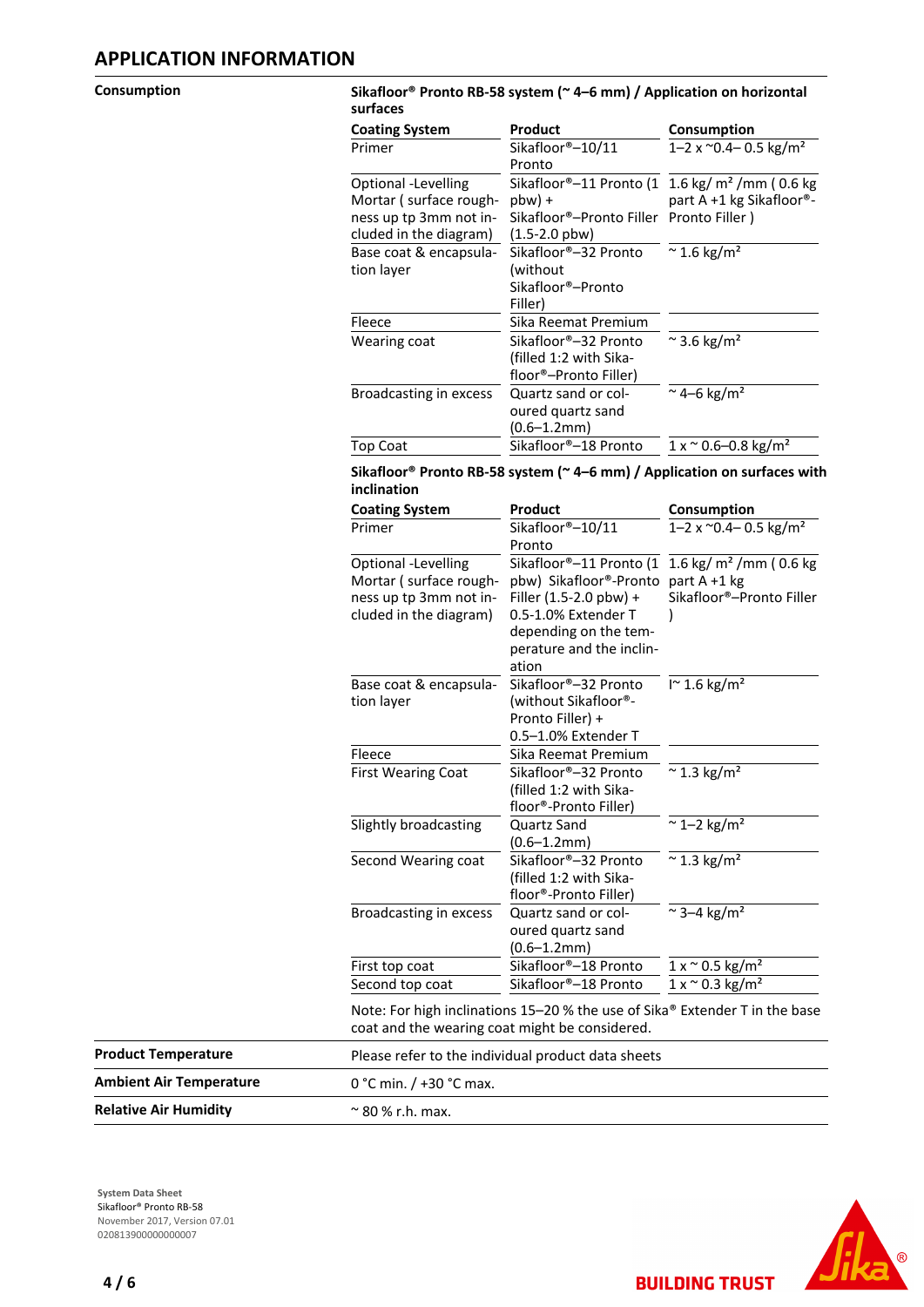| <b>Dew Point</b>                     | Beware of condensation!<br>The substrate and uncured floor must be at least 3 °C above dew point to<br>reduce the risk of condensation or blooming on the floor finish.                                                                                                                    |                     |                                                                     |  |  |
|--------------------------------------|--------------------------------------------------------------------------------------------------------------------------------------------------------------------------------------------------------------------------------------------------------------------------------------------|---------------------|---------------------------------------------------------------------|--|--|
| <b>Substrate Temperature</b>         | 0 °C min. / +30 °C max.                                                                                                                                                                                                                                                                    |                     |                                                                     |  |  |
| <b>Substrate Moisture Content</b>    | When performing application work with Sikafloor® Pronto RB-58, the sub-<br>strate moisture content must not exceed 4 % pbw measured by Tramex.<br>Test method: Sika®-Tramex meter, CM - measurement or Oven-dry-meth-<br>od.<br>No rising moisture according to ASTM (Polyethylene-sheet). |                     |                                                                     |  |  |
| <b>Waiting Time / Overcoating</b>    |                                                                                                                                                                                                                                                                                            |                     | Before applying Sikafloor®-32 Pronto on Sikafloor®-11 Pronto allow: |  |  |
|                                      | Substrate temperature                                                                                                                                                                                                                                                                      |                     | <b>Minimum</b>                                                      |  |  |
|                                      | $+5 °C$                                                                                                                                                                                                                                                                                    |                     | <b>50 min</b>                                                       |  |  |
|                                      | $+10$ °C                                                                                                                                                                                                                                                                                   |                     | 45 min                                                              |  |  |
|                                      | $+20 °C$                                                                                                                                                                                                                                                                                   |                     | 40 min                                                              |  |  |
|                                      | $+30 °C$                                                                                                                                                                                                                                                                                   |                     | 35 min                                                              |  |  |
|                                      | Before applying Sikafloor®-32 Pronto on Sikafloor®-10 Pronto allow:                                                                                                                                                                                                                        |                     |                                                                     |  |  |
|                                      | Substrate temperature                                                                                                                                                                                                                                                                      |                     | <b>Minimum</b>                                                      |  |  |
|                                      | $+5 °C$                                                                                                                                                                                                                                                                                    |                     | 70 min                                                              |  |  |
|                                      | $+10$ °C                                                                                                                                                                                                                                                                                   |                     | 55 min                                                              |  |  |
|                                      | $+20 °C$                                                                                                                                                                                                                                                                                   |                     | 50 min                                                              |  |  |
|                                      | +30 °C                                                                                                                                                                                                                                                                                     |                     | 35 min                                                              |  |  |
|                                      | Before applying Sikafloor®-18 Pronto on Sikafloor®-32 Pronto allow:                                                                                                                                                                                                                        |                     |                                                                     |  |  |
|                                      | Substrate temperature                                                                                                                                                                                                                                                                      |                     | Minimum                                                             |  |  |
|                                      | $+5 °C$                                                                                                                                                                                                                                                                                    |                     | 80 min                                                              |  |  |
|                                      | $+10$ °C                                                                                                                                                                                                                                                                                   |                     | 60 min                                                              |  |  |
|                                      | $+15$ °C                                                                                                                                                                                                                                                                                   |                     | <b>50 min</b>                                                       |  |  |
|                                      | $+20 °C$                                                                                                                                                                                                                                                                                   |                     | 45 min                                                              |  |  |
|                                      | +25 $°C$                                                                                                                                                                                                                                                                                   |                     | 35 min                                                              |  |  |
|                                      | $+30 °C$                                                                                                                                                                                                                                                                                   |                     | 30 min                                                              |  |  |
| <b>Applied Product Ready for Use</b> | <b>Temperature</b>                                                                                                                                                                                                                                                                         | <b>Foot traffic</b> | <b>Full traffic</b>                                                 |  |  |
|                                      | 0 °C                                                                                                                                                                                                                                                                                       | $^{\sim}$ 50 min    | ~2 hours                                                            |  |  |
|                                      | $+10$ °C                                                                                                                                                                                                                                                                                   | $^{\sim}$ 50 min    | ~2 hours                                                            |  |  |
|                                      | $+20 °C$                                                                                                                                                                                                                                                                                   | $~240$ min          | $~^{\sim}$ 1 hour                                                   |  |  |
|                                      | $+20 °C$                                                                                                                                                                                                                                                                                   | ~30 min             | $^\thicksim$ 1 hour                                                 |  |  |

## **PRODUCT INFORMATION**

| Packaging                 | Please refer to the individual product data sheets |
|---------------------------|----------------------------------------------------|
| <b>Shelf Life</b>         | Please refer to the individual product data sheets |
| <b>Storage Conditions</b> | Please refer to the individual product data sheets |

## **MAINTENANCE**

#### **CLEANING**

Please refer to the Information Manual Sikafloor®- Cleaning Regime

# **FURTHER DOCUMENTS**

Please refer to :

- **Sika<sup>®</sup> Information Manual Mixing & Applications of** Flooring systems
- **E** Sika<sup>®</sup> Information Manual Evaluation and Preparation of Surfaces for Flooring systems

# **LIMITATIONS**

- Freshly applied Sikafloor® Pronto RB-58 must be pro-▪ tected from damp, condensation and water for at least 1 hour.
- Use spark proof mixing equipment for internal applic-▪ ations.
- Always ensure good ventilation when using Sika-▪ floor® Pronto RB-58 in a confined space.
- . In order to ensure optimum curing during internal applications the air must be exchanged at least seven times per hour. During application and curing use a forced fresh air supply / exhausting of fumes with appropriate equipment (spark-free / explosionproof).

**BUILDING TRUST** 



**System Data Sheet** Sikafloor® Pronto RB-58 November 2017, Version 07.01 020813900000000007